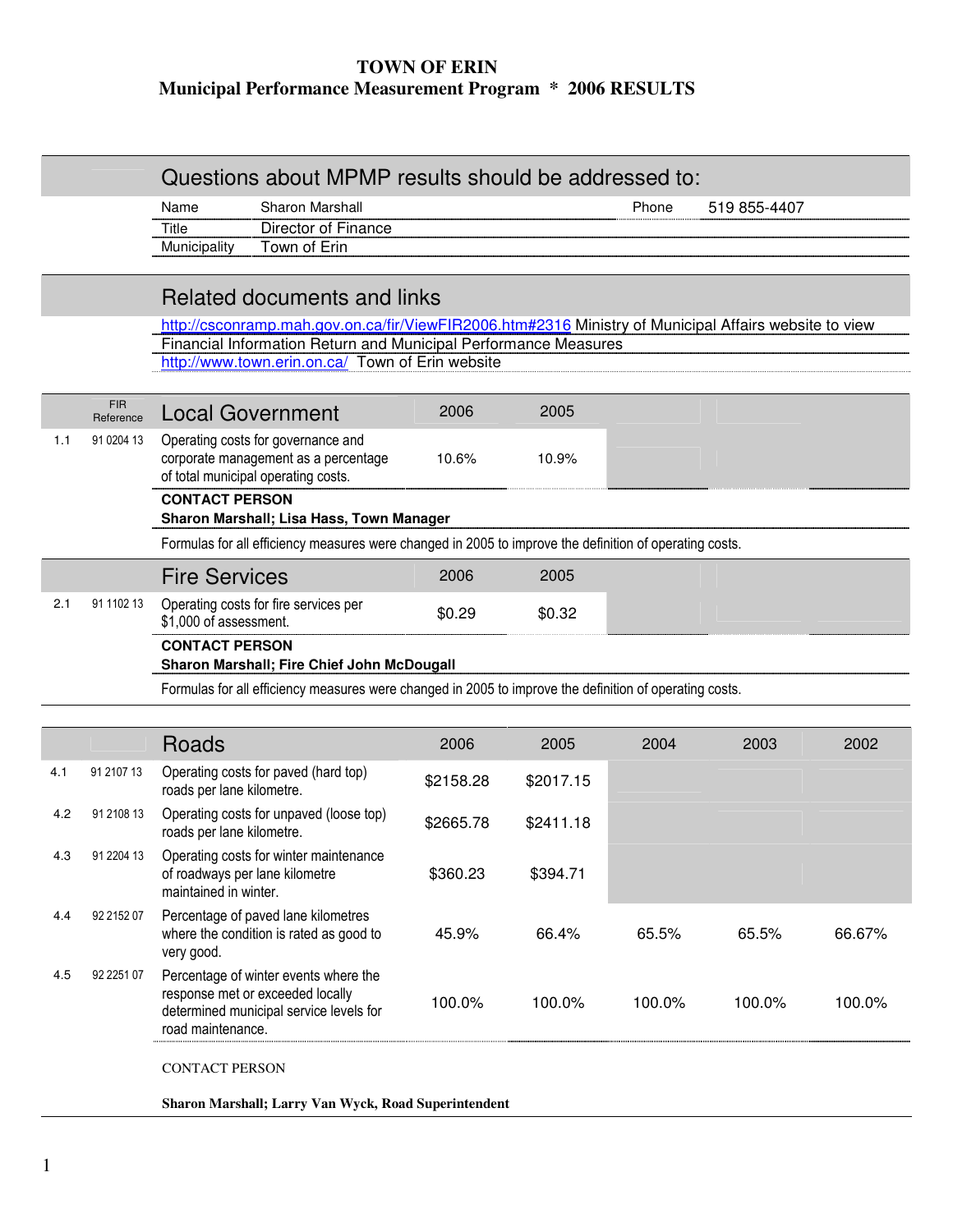## **TOWN OF ERIN Municipal Performance Measurement Program \* 2006 RESULTS**

|     |            | Drinking Water                                                                                                                                              | 2006      | 2005      | 2004  | 2003  | 2002 |
|-----|------------|-------------------------------------------------------------------------------------------------------------------------------------------------------------|-----------|-----------|-------|-------|------|
| 8.1 | 91 3307 13 | Operating costs for the treatment of<br>drinking water per megalitre.                                                                                       | \$744.44  | \$669.49  |       |       |      |
| 8.2 | 91 3310 13 | Operating costs for the distribution of<br>drinking water per kilometre of water<br>distribution pipe.                                                      | \$9738.25 |           |       |       |      |
| 8.3 | 91 3309 13 | Operating costs for the treatment and<br>distribution of drinking water per<br>megalitre (Integrated System).                                               | \$1468.67 | \$1183.79 |       |       |      |
| 8.4 | 92 3355 07 | Weighted number of days when a boil<br>water advisory issued by the Medical<br>Officer of Health, applicable to a<br>municipal water supply, was in effect. | 0.00      | 0.00      | 0.00  | 0.00  | 0.00 |
| 8.5 | 92 3356 07 | Number of water main breaks per 100<br>kilometres of water distribution pipe in a<br>year.                                                                  | 12.5000   | 6.4601    | 12.39 | 14.14 | 7.27 |
|     |            | <b>CONTACT PERSON</b>                                                                                                                                       |           |           |       |       |      |

#### **Sharon Marshall; Frank Smedley, Water Superintendent**

Formulas for all efficiency measures were changed in 2005 to improve the definition of operating costs.

In 2006, the definition of kilometres of distribution pipe was redefined in the distribution measure; connections and hydrants were eliminated.

|      |            | Parks and<br>Recreation                                                                                     | 2006     | 2005     | 2004  | 2003 | 2002 |
|------|------------|-------------------------------------------------------------------------------------------------------------|----------|----------|-------|------|------|
| 10.1 | 91 7102 13 | Operating costs for<br>parks per person.                                                                    | N/A      | N/A      |       |      |      |
| 10.2 | 91 7202 13 | Operating costs for<br>recreation programs per<br>person.                                                   | N/A      | N/A      |       |      |      |
| 10.3 | 91 7303 13 | Operating costs for<br>recreation facilities per<br>person.                                                 | \$120.60 | \$110.80 |       |      |      |
| 10.4 | 91 7304 13 | Operating costs for<br>parks, recreation<br>programs and<br>recreation facilities per<br>person (Subtotal). | \$120.60 | \$110.80 |       |      |      |
| 10.6 | 92 7152 05 | Total kilometres of<br>trails.                                                                              | 4        | 4        | 4     |      |      |
| 10.6 | 91 7152 07 | Total kilometres of trails<br>per 1,000 persons.                                                            | 0.391    | 0.389    | 0.389 |      |      |
| 10.7 | 92 7155 05 | Hectares of open space<br>(municipally owned)*                                                              | 9        |          |       |      |      |